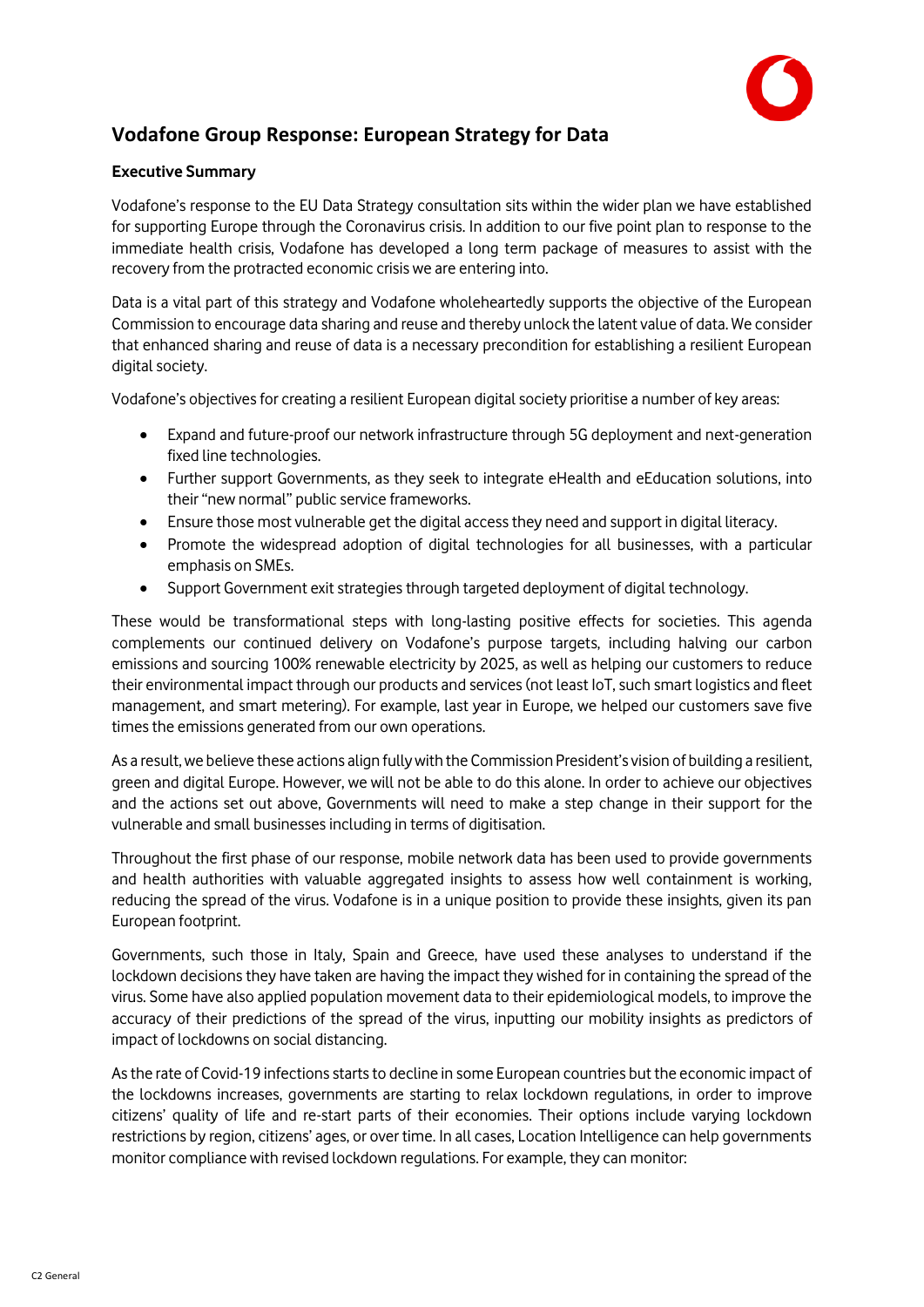

- Whether relaxation of regulations in less-infected cities or regions leads to lower compliance in cities or regions where lockdowns remain strict;
- Whether there is significant movement of people between less-infected and more-infected cities and regions.

Since citizens' movements are a leading indicator of future Covid-19 spread, we believe our location insights can help governments walk the fine line between 'flattening the curve' and improving citizens' quality of life and releasing economic activity. If the overall population mobility rises faster than expected — or not at all — when lockdown regulations are changed, governments can react overnight, rather than weeks later, when infections rise or the economy does not.

Building on this experience, our response to the EU Data Strategy sets out in detail Vodafone's views on how to incentivise and enable sharing and reuse of data in Europe. We highlight current obstacles to data sharing and reuse and suggest actions for policy makers to alleviate these, facilitating enhanced data sharing between organisations, across industry verticals and between the government and commercial sectors. We also offer our views on the question of European data infrastructure, and outline our support for coregulatory measures to inject greater competition and increased supplier diversity in the European cloud market.

A number of guiding principles are evident throughout our response. Sharing and reuse of data should:

- i. Be encouraged through voluntary, market driven mechanisms and not imposed through mandatory, top down requirements (except in very limited circumstances, for example where a firm is deemed to have significant or strategic market power);
- ii. Only take place where it is legally compliant, ethical and socially acceptable in line with the principles of trustworthiness and privacy-by-design;
- iii. Be subject to fair remuneration, recognising the significant upfront investment required to produce meaningful and accurate insights from large volumes of data, creating the conditions for a sustainable European market for data driven products and services.

### **Voluntary measures to stimulate data sharing and reuse**

Sharing and reuse of data should be incentivised through voluntary industry initiatives (codes of conduct) and technical measures that facilitate the porting of data from one provider to another (data interoperability) such as APIs and open data access models. In this sense, standardisation in support of interoperability and data usage agreements should be promoted. Interoperability ensures that data can 'talk' to one another when transferred between providers. Vodafone considers that interoperability has been a vital tool in the communications sector to reduce switching costs for users, and thereby incentivize competition. Similarly, interoperability can promote increased sharing and reuse of data between service providers and actors in different sectors.

### **Trustworthy data sharing that is Privacy-by-design**

The benefits of increased data sharing must always be carefully weighed against of the privacy risks associated with increased collection and processing of personal data. Vodafone supports the basic principle of putting users in control of their own data. For this reason we have taken steps to ensure it is easy for users to either erase or port their data to a third party as required under the terms of GDPR.

Our industry has a strong reputation for respecting the confidentiality and security of our communications and our customer's data. Unlike platform businesses, we do not primarily rely on inferred insights derived from combining user data from multiple sources to create value, and our business does not subsist from placing or optimising advertising based on such insights.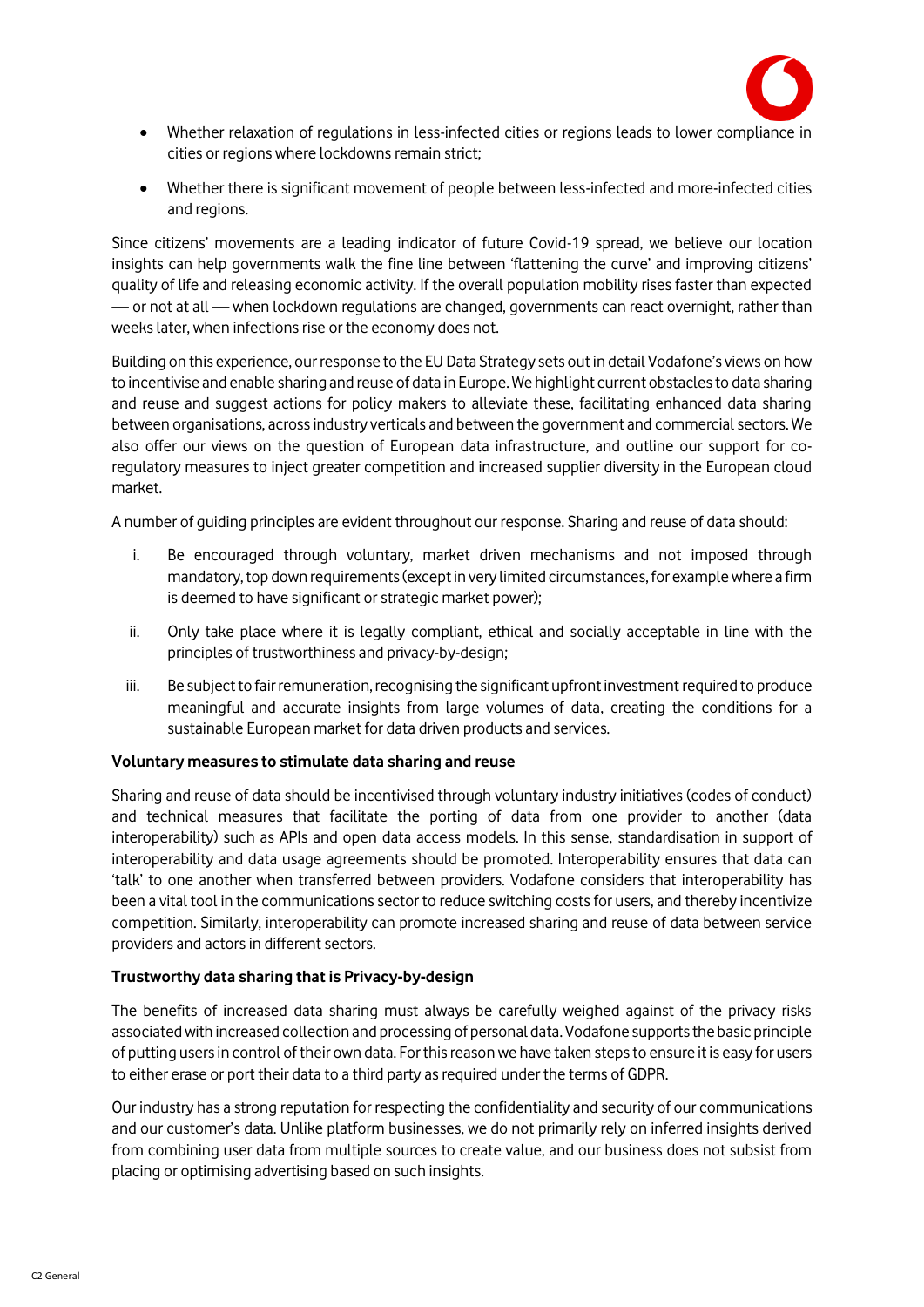

Vodafone supports the application of privacy by design and ethics by design, to ensure that data sharing takes place in a manner that respects the rights and protections afforded to individuals in relation to their personal data and confidentiality of communications.

### **Fair remuneration to ensure a sustainable European market for data driven services**

Vodafone believes that unlocking the potential economic and societal benefits of data requires an agreed set of principles to encourage sharing and reuse. A key principle must be to recognise that collecting, processing, storing and transmitting data is not costless. Operators investing in tools and technology to collect and analyse data should be able to develop a commercial model for the reuse and aggregation of this data and be entitled to receive a fair return. Yet it is only through sharing that the full potential of B2B data will be achieved, as both generators of data and new entrants develop innovative products and solutions.

These principles can be supported by policy measures designed to promote access to commercially held data on Fair, Reasonable and Non-Discriminatory terms (FRND) whilst recognising that the approach will differ according to the type of data in question: whether private, public, personal, non-personal or subject to other legal considerations. Further considerations include that any sharing of non-personal data must be legally valid, socially acceptable and economically viable (including market considerations). Therefore this is not a mandate to share, rather an emphasis on policy measures to help unlock the benefits and associated value of B2B data sharing.

#### **Section 1: General questions on the data strategy**

Do you agree that the European Union needs an overarching data strategy to enable the digital transformation of the society?

Yes. Vodafone wholeheartedly supports the objective of the European Commission to encourage data sharing and reuse and thereby unlock the latent value of data. Vodafone is keen to engage at an early stage to ensure that the EU data strategy enables businesses to maximise the value of the data they hold, breaks down barriers to data sharing between organisations and enshrines ethical and human-centric use of data.

This work should build on the positive steps taken under the Digital Single Market strategy, for example through the creation common European data space in the field of personal data (with the introduction of GDPR), introduction of rules banning unjustified data localisation mandates (Free Flow of Data Regulation) and new measures to mandate reuse of public sector data (Open Data Directive). The focus of policy makers has now shifted to measures (voluntary and legislative options both being considered) to incentivise and in some circumstances mandate that companies open up access to data they hold.

Crucially, and in contrast to efforts in the US and China to boost innovation through enhanced use of data, a European data economy should adhere to European values, upholding citizen's fundamental rights to data protection and privacy.

"More data should be available for the common good, for example for improving mobility, delivering personalised medicine, reducing energy consumption and making our society greener." To what extent do you agree with this statement?

To some extent. We would advise caution in the way in which terms like 'common good' and 'public interest' are deployed in the context of data sharing. We strongly support the view that data, for example on mobility patterns, can be an extremely useful asset for governments and public administrations upon which to base policy and spending decisions, creating better outcomes both societal and economic. This has been most evident through our response to the Coronavirus crisis, where we have supported governments with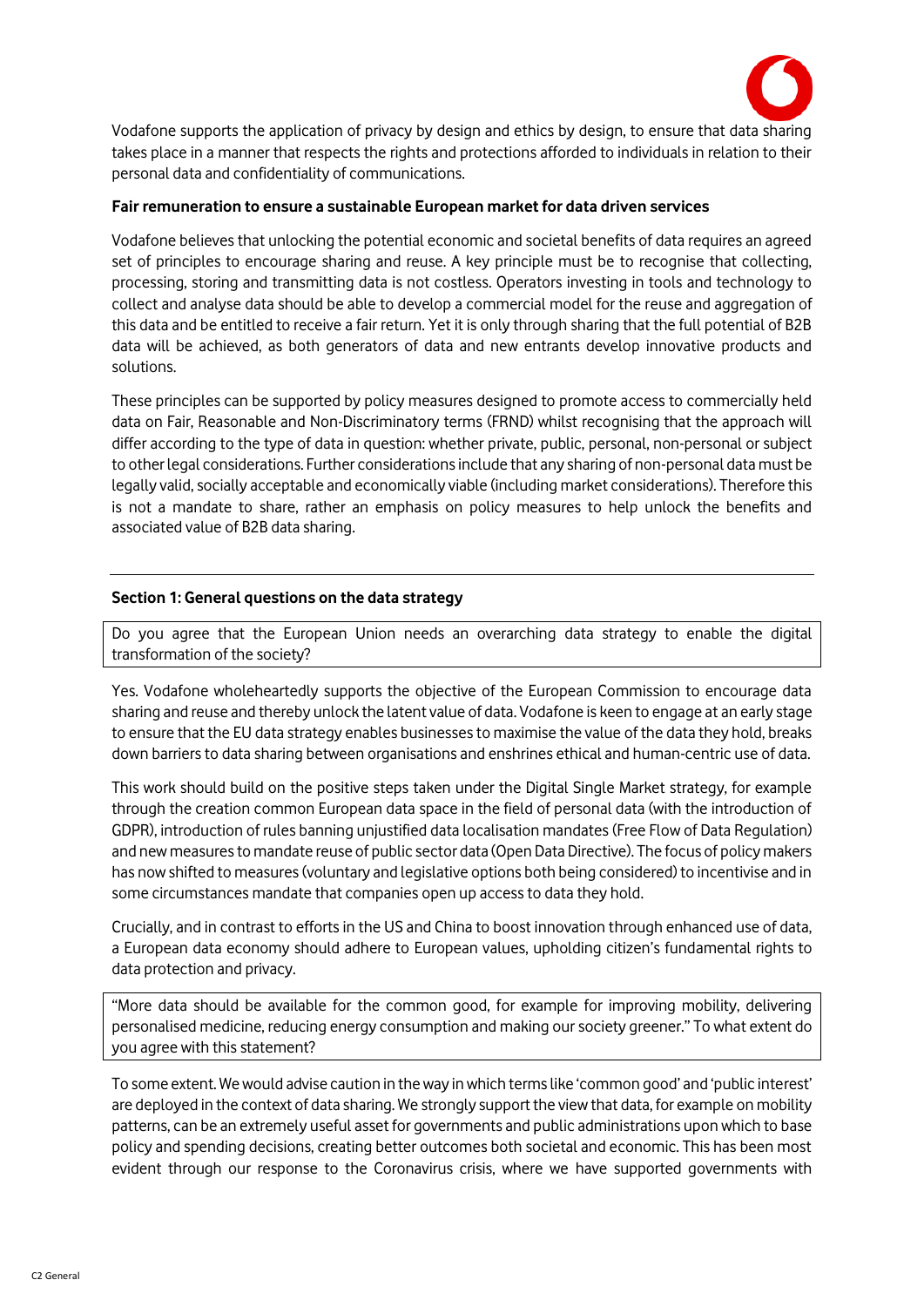

improved insights on the movements of people in affected areas. Indeed, Vodafone has long believed that network-based location data would help planning organisations in Europe's local and regional administrations to enhance town and city centres, and ensure better traffic flows. To this end, we have applied analytics and AI to turn our aggregate and anonymised data sets into a Location Intelligence service.

These issues have been addressed comprehensively by the B2G data sharing expert group, who reported to the Commission earlier in the year. We would wholeheartedly agree with their conclusion that: "Requiring access to certain datasets in specific situations **does not necessarily imply that the data should be shared free of charge**. Companies incur costs to make data available, including time and resources for preparing the data, adapting it to the specific request and building the infrastructure necessary for the transmission of such data (e.g. APIs). For B2G data sharing to become sustainable, these initiatives should be mutually beneficial."

So while Vodafone is strongly in favour of increased sharing of reuse of data, both across the private sector and between business and public administrations, we think it is best to consider ways in which data can generate insights which will lead to improve outcomes from an economic and societal perspective. In so doing we do not conceive of data as a public asset, or something which should be held in the public interest or common good, as to do so fails to recognise the sustained and significant investment that is required over the long term to develop, maintain and refine big data analytics techniques. Therefore: even where increased sharing and reuse of privately held data can create outcomes that are societally beneficial, we believe this must be backed up by a sustainable business model, with direct or indirect remuneration provided to those firms who have invested.

In very exceptional circumstances, mandatory access to data could be justified, for example where there is a national emergency or immediate threat to life. In such circumstances access to data should be limited to the minimum necessary to address health/emergency needs and should be deleted when no longer needed. Costs should be covered and access should be restricted where possible to insights, rather than raw data. Any mandatory requirements should not undermine the incentives to invest in data analytics capacity, and should not lose sight of the importance of stimulating demand for such data. For example, governments must be equipped with the skills and capabilities to meaningfully analyse data driven insights and use these to inform policy making and spending decisions. This can be done by ensuring the requisite data skills and access to digital tools and platforms exist across government, at both the central (state) and local (city/regional) level.

We would also like to flag that in some cases, sharing data with government and public authorities has been hampered by technical and operational complications beyond our control. For example, where we have been request to share insights generated from mobile network data, in some cases these requests have been for data categories or formats that we do not collect for regulatory or commercial reasons. We have also experienced problems in creating secure data transfer mechanisms with governments in order to receive data we are willing to provide and delays in putting in place the appropriate legal mechanisms and agreements to cover such data transfer. To ensure data can flow more easily from commercial to public organisations, guidance from the Commission on addressing these technical and operational barriers would be extremely helpful.

Do you think that it should be made easier for individuals to give access to existing data held about them, e.g. by online platform providers, car manufacturers, producers of wearables, voice assistants or smart home appliances, to new services providers of their choosing, in line with the GDPR?

In theory yes, although this should be carefully weighed against of the privacy risks associated with increased collection and processing of personal data. Vodafone supports the basic principle of putting users in control of their own data. For this reason we have taken steps to ensure it is easy for users to either erase or port their data to a third party as required under the terms of GDPR.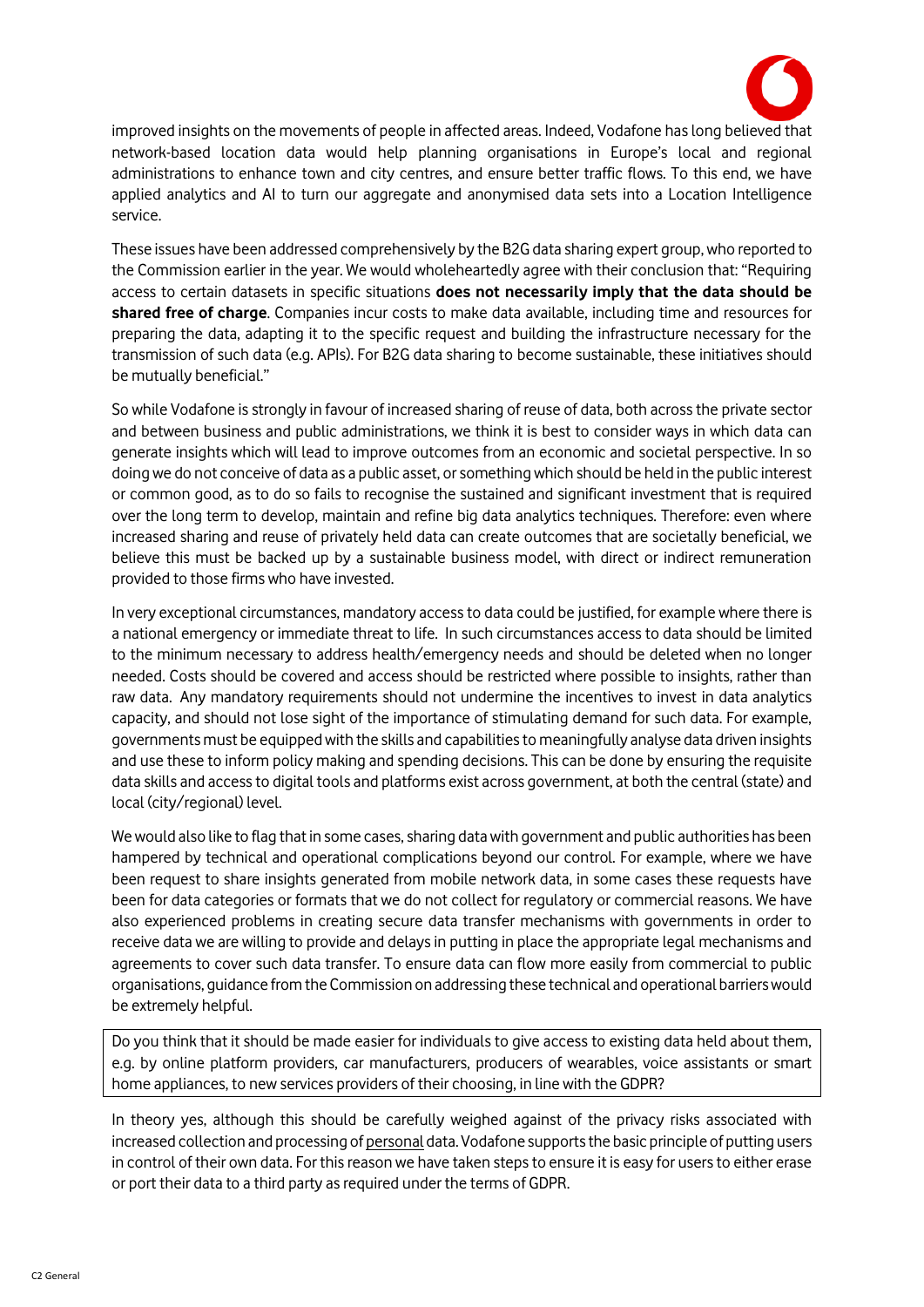

Our industry has a strong reputation for respecting the confidentiality and security of our communications and our customer's data. Unlike platform businesses, we do not primarily rely on inferred insights derived from combining user data from multiple sources to create value, and our business does not subsist from placing or optimising advertising based on such insights.

There exists an underlying tension between the principle of increased data sharing on the one hand, and increased user-control over data on the other. While safeguards and governance procedures can be put in place (obligations around specific consent for individual purposes and onward sharing of data under GPDR for example) each time data is shared with a third party it becomes more complex for the data subject to assert control over such data, and to request its deletion. Furthermore, a sharing framework between companies would require rigorous enforcement to ensure that platform companies' commercial interest in collecting data from new sources for optimising advertising does not result in harm to individuals (e.g. user consent to sharing health data collected through wearable devices being contingent on the provision of an unrelated service).

In addition, we would encourage the Commission to place greater emphasis on unleashing the latent value of data in industrial settings. Vodafone commissioned Deloitte to model the economic benefits of B2B data sharing in a number of industry sectors, finding that the sharing of machine-generated non-personal data would add €1.4 tn in economic value to the EU economy by the year 2027.<sup>1</sup>

Realising this value depends, in large part, on the successful sharing of B2B data between organisations. Sharing is vital, as there may be a wide range of potential uses for the data once it has been transmitted from the connected device and many of those uses may not take place within the organisation that holds the data or may require different skills. Data can be shared with customers and suppliers throughout the supply chain (vertical data sharing); with peers to create larger data sets including more variation (horizontal data sharing); and outside the sector with stakeholders who can make use of the data in new settings (external data sharing).

The increase in economic value accrues largely to the manufacturing sector due to its relative size as well as the growing trend toward automation and data exchange (known as Industry 4.0). The data used in the manufacturing area is primarily machine to machine, which limits the inhibiting effect of managing the issues of personal data. Advances in software analytics, including Artificial Intelligence, support an increase in automated solutions and outcomes, leading to greater efficiencies in operations and maintenance.

### Which mechanism(s) do you think would help achieve this?

Vodafone believes that unlocking the potential economic and societal benefits of data requires an agreed set of principles to encourage sharing and reuse. A key principle must be to recognise that collecting, processing, storing and transmitting data is not costless. Operators investing in tools and technology to collect and analyse data should be able to develop a commercial model for the reuse and aggregation of this data and be entitled to receive a fair return. Yet it is only through sharing that the full potential of B2B data will be achieved, as both generators of data and new entrants develop innovative products and solutions.

In general, we support the principle of inter-operability in that data should be made available in a machinereadable format with the use of standardisation techniques and APIs to facilitate the porting of data amongst service providers where the above mentioned considerations are met (legally valid, socially acceptable and economically viable).The standards to assist with data access and reuse should be developed by industry, and undertaken on a voluntary basis, rather than being imposed. Access and reuse of data must also be in accordance with company's data governance policies, and come with clear

1

<sup>1</sup> [https://www.vodafone.com/content/dam/vodcom/files/public](https://www.vodafone.com/content/dam/vodcom/files/public-policy/Realising_the_potential_of_IoT_data_report_for_Vodafone.pdf)policy/Realising the potential of IoT data report for Vodafone.pdf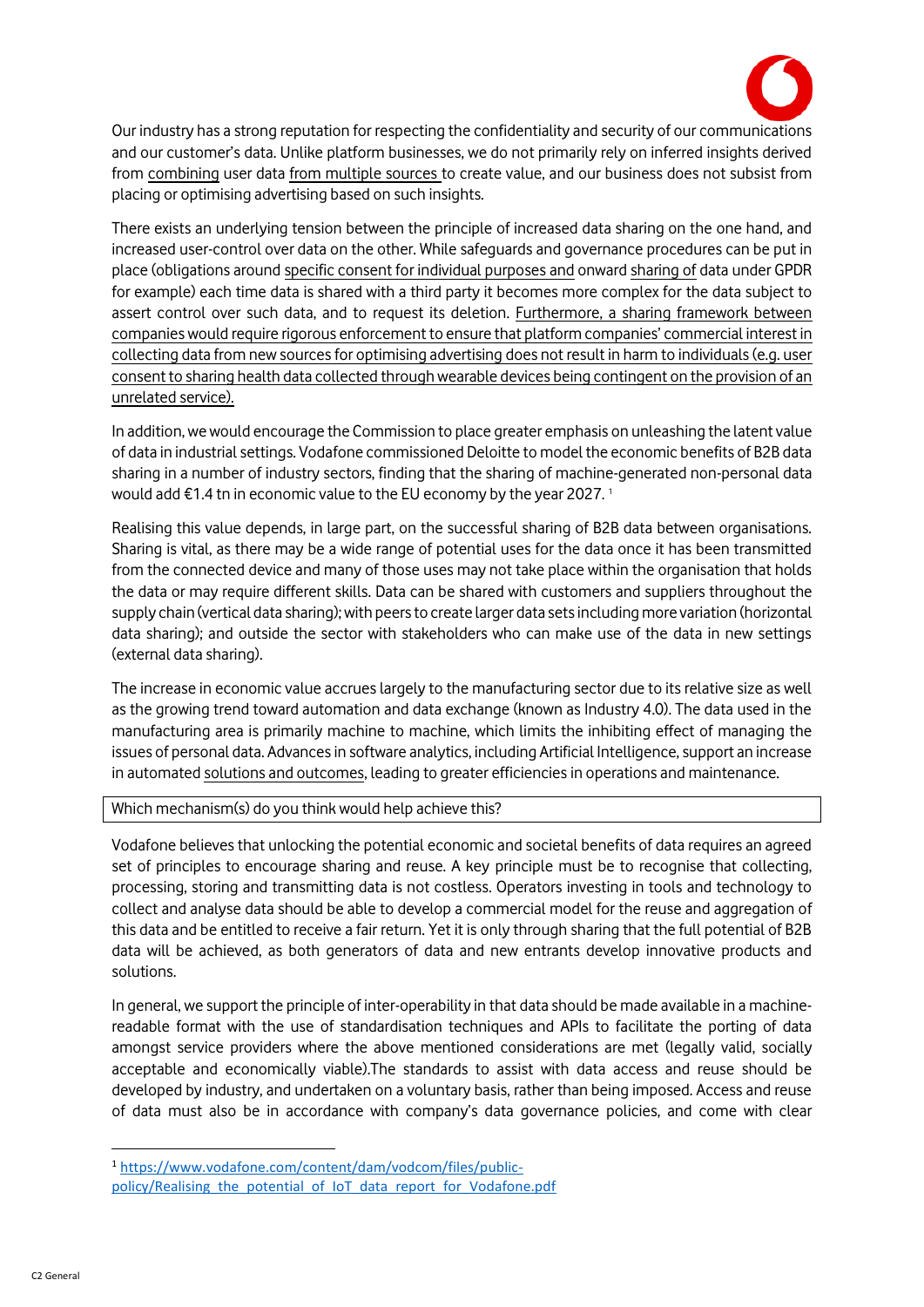

safeguards to protect the integrity of data and availability of services. Opportunities for sharing for insights based on data rather than the raw data itself also hold value and should be part of the discussion.

Have you faced difficulties in recruiting data professionals (workers who collect, store, manage, analyse, interpret and visualise data as their primary or as a relevant part of their activity) during the last 2 years?

Yes, Vodafone has experienced difficulty in recruiting data professionals with the necessary skills and experience. In general this is a hotly contested labour market, with an insufficient supply of employees to fill all the available roles.

Have you had difficulties in using data from other companies? What is the nature of these difficulties?

### **Technical**

As B2B data sharing is a growing, but still nascent, opportunity, organisations will typically have developed their data management systems for their internal use only. Thus, data often rests in silos, either organisational or sectoral. The real value of data is when it can be combined with other data sets to spot patterns and generate insights (particularly with the advent of advanced machine learning techniques and growth in data storage and processing capacity). The friction caused by an inability to port data amongst service providers is a significant impediment to realising the economic and societal benefits anticipated from a greater use of B2B data. Using industry agreed APIs should ameliorate these concerns.

## **Legal and Regulatory**

These relate to situations where business are disincentivised to share data, due to concerns about breaching laws (e.g. privacy laws, competition law). This arises in part because of the need to comply with the General Data Protection Regulation (GDPR) and the ePrivacy Directive as transposed into national Member State laws. Big data analysis requires the use of pseudonymous data for effective modelling; companies therefore must comply with all GDPR requirementsto share data necessary for big data analysis making them reluctant to share data even where there is no practical risk of re-identifying an individual from a data set. Furthermore, the narrow permitted purposes for processing traffic data based on specific use cases and exemptions, whether such data relates to individuals or companies, severely restricts it from being used, even where there is no privacy risk. Understandably, companies want to refrain from the direct loss (which when claims, fines and other direct losses are combined may result in loss of a company's entire profit margin for a year) and reputational loss (which in its most tangible form may result in share price drops of up to 20% and loss of 4-5% of a company's customer base) associated with data breaches. This makes companies with tighter profit margins particularly reluctant to share data, as a data breach may be an existential threat. Key ways of addressing these issues are by updating guidance on anonymisation to take account of the latest advances in the technology, permitting secondary uses of traffic data where certain privacy conditions (data minimisation and purpose limitation anonymisation, and technical and procedural access controls) are fulfilled and agreeing a standard, privacy-compliant definition of B2B data sharing.

## **Commercial/Contractual**

Organisations can be reluctant to share B2B data because of an absence of clear business incentives/market mechanisms for trading and reuse of B2B data along with the abovementioned historical data silos. Organisations may be also concerned that they will breach contractual provisions by sharing data with third parties. This can result in a lack of data sharing between organisations that would otherwise be commercially viable or in the public good. Such practices are more common in highly regulated sectors, who tend to be more risk adverse for fear of sanction or reputational damage. Using industry agreed APIs and anonymisation standards should ameliorate these concerns.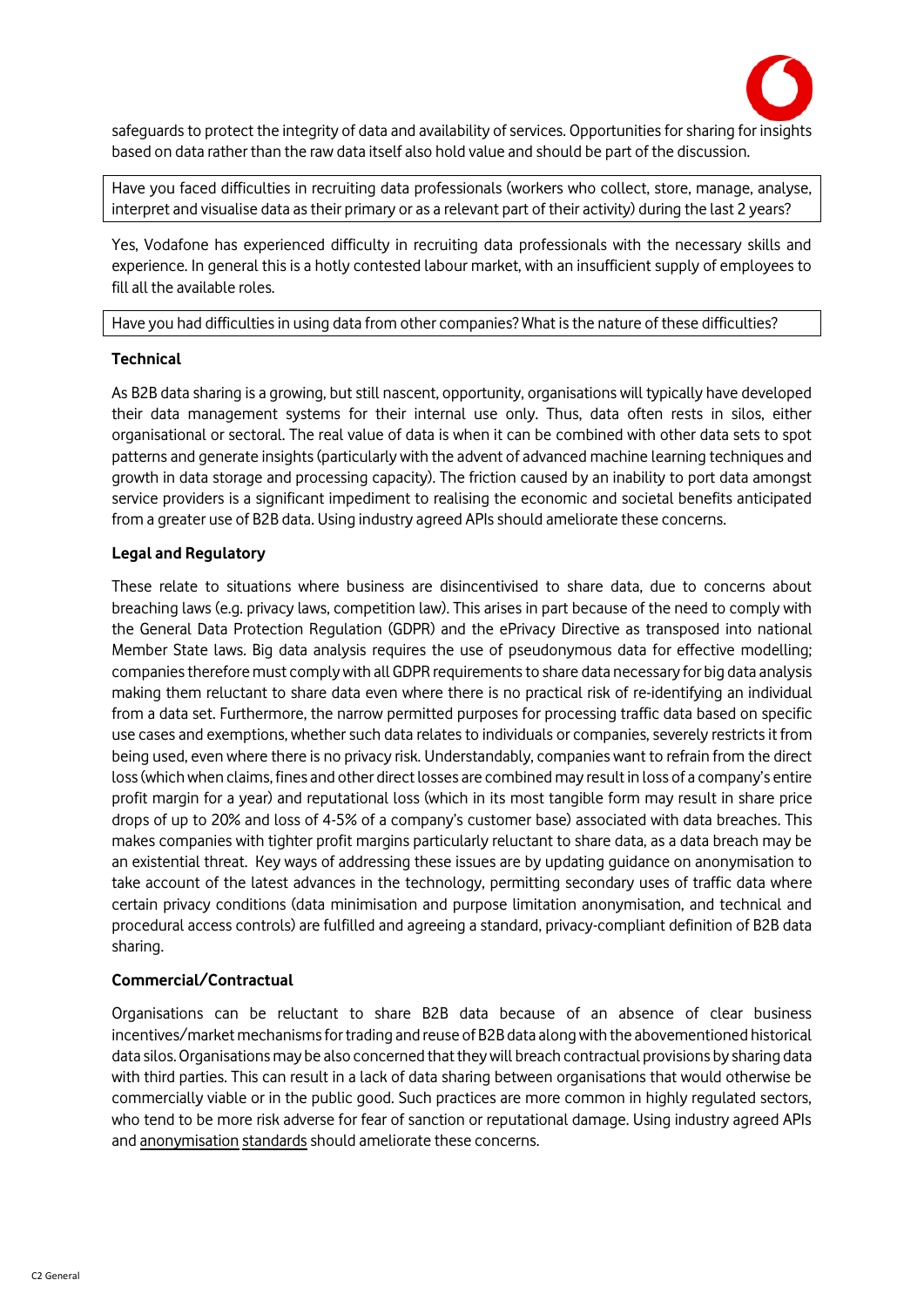

'It is currently challenging to define solutions on the allocation of the rights to use data coming from smart machines or devices that are fair for all parties concerned'. To what extent do you agree with this statement?

To some extent. Sharing of data must also be carefully balanced with Intellectual Property Rights (IPR) and the prerogative of private actors to assert such rights over databases in which they have invested time and resource. While we consider that in general sharing of data has a pro-competitive effect, we must also bear in mind the limitations placed on sharing of certain databases by IPR, and the underlying intention of such rights to promote investment and innovation.

The EU should make major investments in technologies and infrastructures that enhance data access and use, while giving individuals as well as public and private organisations full control over the data they generate.' To what extent do you agree with this statement?

Agreed. Investments in data infrastructure is an important supply side intervention to help stimulate the data economy, but will be ineffective without similar demand side interventions, to increase data literacy and trust. Individuals and companies must also feel empowered and technical proficient to engage in data mobility through investment in education and awareness.

'The development of common European data spaces should be supported by the EU in strategic industry sectors and domains of public interest (industry/manufacturing, Green Deal, mobility, health, finance, energy, agriculture, public administration, skills).' To what extent do you agree with this statement?

Strongly agreed. In particular, Vodafone would support targeted intervention from the Commission to support those industrial sectors hardest hit by the Coronavirus pandemic and subsequent economic crisis. We also welcome renewed commitment from the Commission to link the Data Strategy with the Green Deal, and to ensure that both digitisation and environmental policy lie at the heart of the Commission's roadmap for rebuilding European economies. An example of where this has already been done successfully is the opening up of data by Governmetns to support industries, as set out in the new Common Agricultural Proposals<sup>2</sup>. .

### Are there general comments you would like to make about the data strategy?

Europe urgently needs to leverage its strengths in manufacturing, transport, health, energy and finance more effectively in order to thrive in the next wave of digital transformation. It is imperative that the value of data can be realised to contribute to our societies, for example, via smart cities, optimised healthcare, greater efficiency of business and a greener environment. In order to do this, Europe needs to lead the next wave of the digital revolution, in AI, 5G and IoT, all powered by big data. Europe cannot afford to be left behind.

As we look to realise the benefits of the data economy, Vodafone supports moving from an 'innovation by permission' to an 'innovation first' approach. Huge amounts of data could be generated throughout the internet value chain, with Internet of Things (IoT) technology helping to unlock this value. It is imperative that the value of the data can be realised (in conjunction with AI techniques) to contribute to our societies, for example, via smart cities, optimised healthcare, greater efficiency of business and a greener environment.

It is not just technology innovation that is relevant here. Regulatory innovation is also required to realise this potential and therefore Vodafone, in conjunction with a number of vertical industry sectors, have recently called for the introduction of a new IoT framework for Europe (in the form of a Recommendation) that has an FRND data sharing principle at its core2. Such a policy measure can facilitate and incentivise a horizontal approach to voluntary non-personal data sharing, leveraging sector specific best practices such

**.** 

<sup>2</sup> https://ec.europa.eu/info/news/new-tool-increase-sustainable-use-nutrients-across-eu-2019-feb-19\_en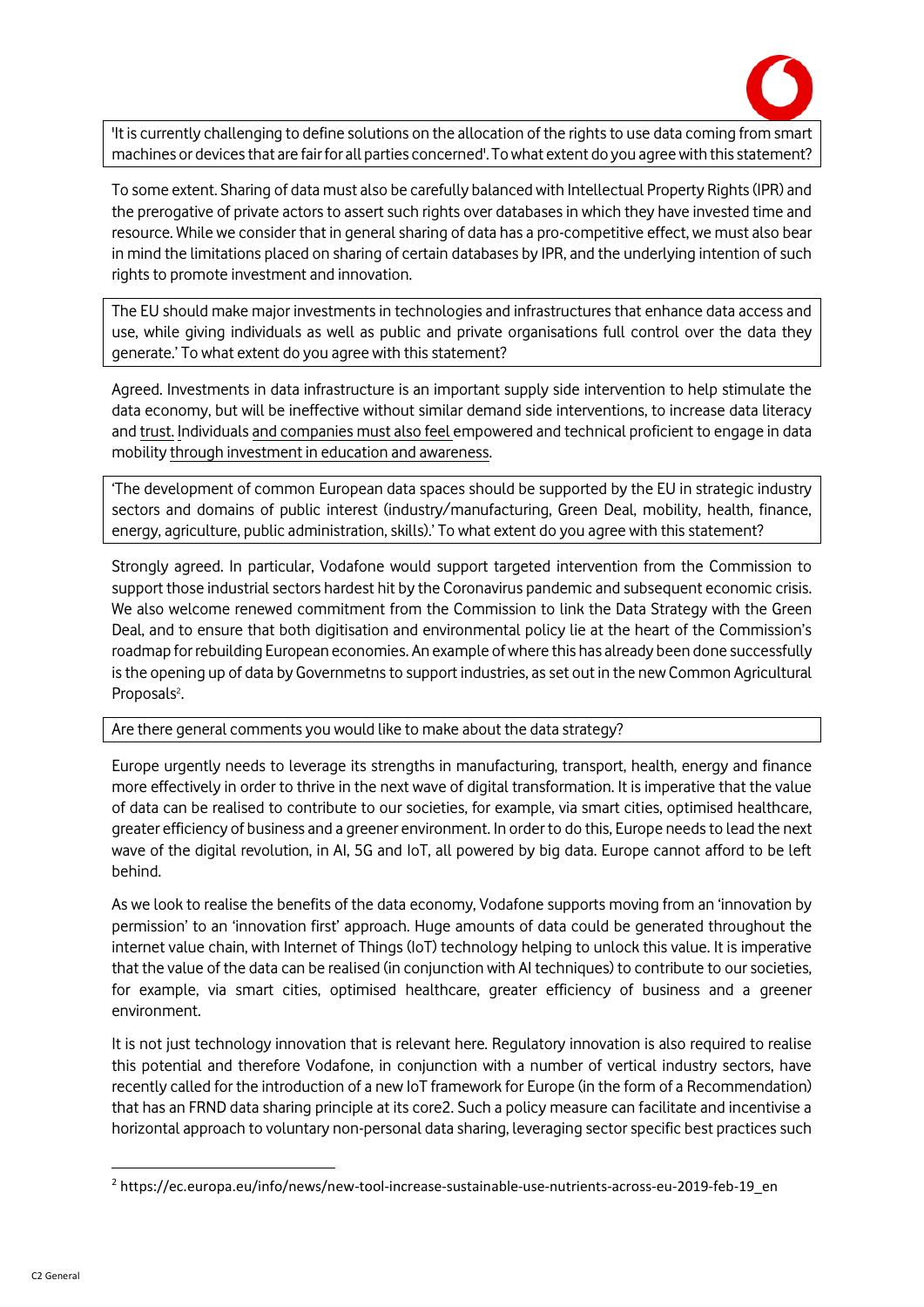

as the extended vehicle and neutral server concepts that are being developed in the automotive sector or the data sharing Code of Conduct that has been pioneered in the agricultural sector.

We also want to make sure that European data strategy is not at odds with free flow of data worldwide. We observe with concern that there is a trend of increasing data localisation measures across the world. It is surprising that the more the data economy grows, the more interdependent our economies become, the more data localisation measures appear to be put in place. As OECD (2018) has observed, strict data localisation requirements affect firms' ability to adopt the most efficient technologies, influencing investments and eventually increasing the cost of innovation and lead to missed business opportunities.

We welcome and encourage WTO e-commerce talks and EU diplomacy in creating trusted global data transfer mechanisms. The world should do a better use of its data; the current Corona pandemic demonstrates how interconnected we are

#### **Section 2.1 - Specific questions on future actions: Data governance**

'Data governance mechanisms are needed to capture the enormous potential of data in particular for crosssector data use.' To what extent do you agree with this statement?

Strongly agreed. Data governance mechanisms provide a means to overcome technical and procedural variations between companies in terms of how they collect, store, and process and delete data. The extent to which these governance mechanisms can be harmonised across sectors and throughout the single market will be beneficial in enabling increased data sharing and reuse.

Sharing and reuse of data should be incentivised through voluntary industry initiatives (codes of conduct) and technical measures that facilitate the porting of data amongst providers to including: **Common APIs and data sharing processes**, to enable interoperability and reduce costs to enter the sharing economy

For example the Deloitte study on machine generated non personal data envisaged the **creation of a data sharing accreditation scheme** to boost trust in the sharing of machine generated, non-personal data. Such accreditation would provide a mechanism for monitoring on the processes used by the recipient (and to some extent the sharer) consistent with the above principles, e.g. that the accredited organisation meets existing ISO standards for IT security (e.g. the relatively new 27017 for cloud IT security).

**Practical anonymisation standards** that facilitate the deployment of new technologies and companies' responsible use of data, for example attribute suppression, record suppression, character masking, data perturbation, data aggregation and use of synthetic data. Such standards should include clear boundaries to reduce the perceived risk of sharing and contention with GDPR, particularly in relation to pseudonymised data.

**An agreed data access model**, with governance controls common to all participants, to include configurable permissions management that helps warrant the provenance of the data, ensures the longevity of the data feed to avoid stranding application services upstream and the rights of the seller and buyer of the data.

An agreed approach and potential funding or other incentives to address **B2B data held in legacy system silos** to accelerate the standardisation process and rapidly make large data sets available to the wider ecosystem.

B2B Data suppliers should be incentivised by policy measures which encourage them to develop appropriate data collecting and sharing mechanisms, taking into account market considerations. One such policy measure in relation to IoT has already been identified by Vodafone, in conjunction with a number of vertical industry sectors, who have recently called for the introduction of a new IoT framework for Europe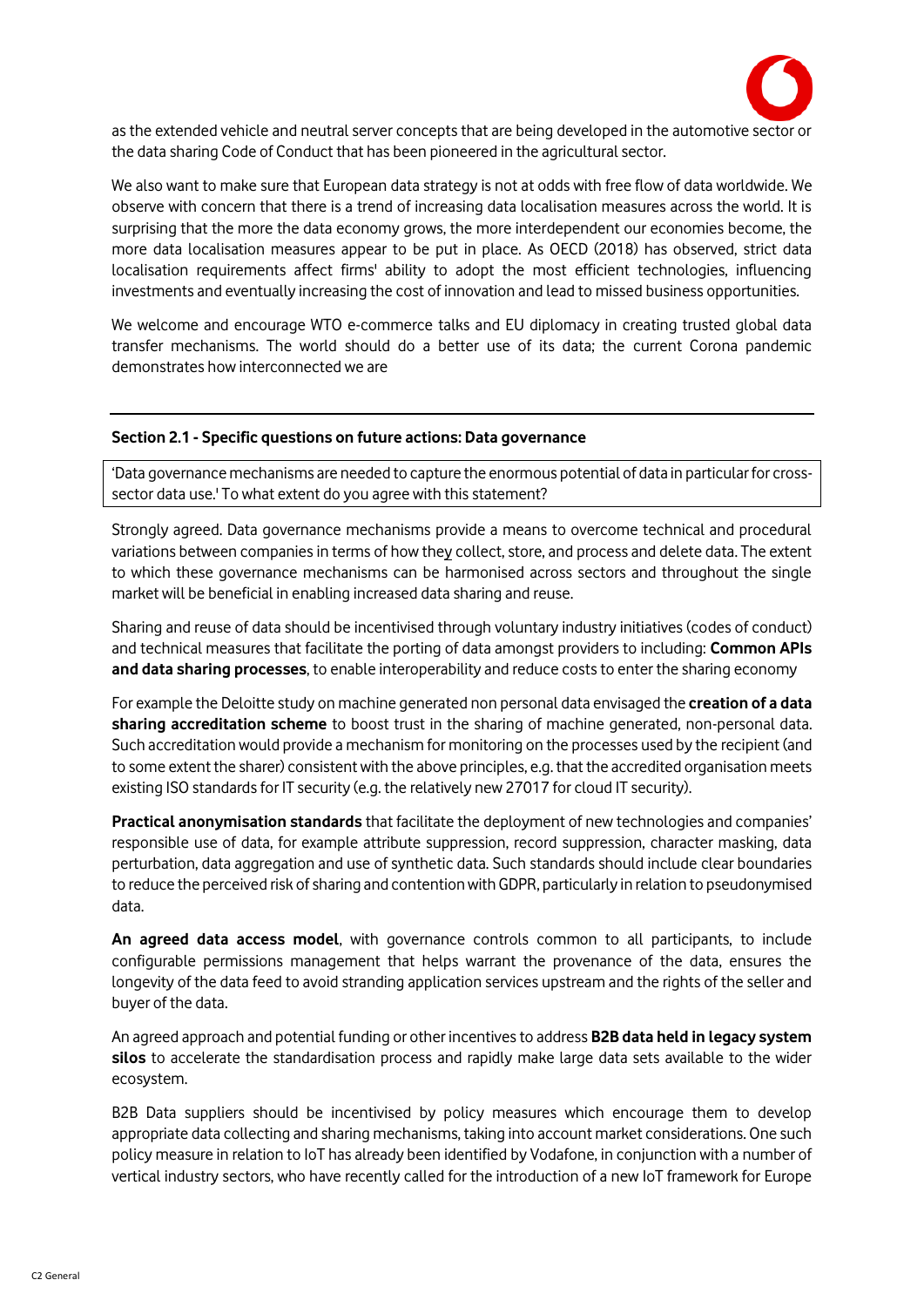

(in the form of a Recommendation) that includes a 'reasonably endeavours' obligation to share on an FRND basis non-personal machine generated data4. Such a policy measure can facilitate and incentivise a horizontal approach to voluntary non-personal data sharing, leveraging sector specific best practices such as the extended vehicle and neutral server concepts that are being developed in the automotive sector or the data sharing Code of Conduct that has been pioneered in the agricultural sector**.** 

'The re-use of data in the economy and society would benefit greatly from standardisation to improve interoperability.' To what extent do you agree with this statement?

Strongly agreed. We support the basic principle that data should be made available in machine-readable format and the use of standardisation techniques and APIs to facilitate the porting and interoperability of data between service providers. However, standards to assist with data access and reuse should be developed by industry, and undertaken on a voluntary basis, rather than being imposed. Access and reuse of data must also be in accordance with company's data governance policies, and come with clear safeguards to protect the integrity of data and availability of services.

'Future standardisation activities need to better address the use of data across sectors of the economy or domains of society.' To what extent do you agree with this statement?

Agreed.

What role should EU or national government bodies take in standardisation?

No strong views.

'Public authorities should do more to make available a broader range of sensitive data for R&I purposes for the public interest, in full respect of data protection rights.' To what extent do you agree with this statement?

### Agreed.

Do you think that law and technology should enable citizens to make available their data for the public interest, without any direct reward?

To some extent. Neither law nor the principles behind technology design should make access to certain benefits (public or private services) contingent on the sharing of personal data. Rather we would support the application of privacy by design and ethics by design, to ensure that data sharing takes place in a manner that respects the rights and protections afforded to individuals in relation to their personal data and confidentiality of communications. Where citizens voluntarily decide to share data, without any expectation of reward or payment in kind, we believe that both the law and technology should enable to do so as seamlessly as possible.

For which of the following purposes would you be willing to make data available?

Not targeted at businesses

Do you think there are sufficient tools and mechanismsto "donate" your data?

Not targeted at businesses.

What would support the usefulness of 'data altruism' mechanisms as a means to build up data pools for research and innovation?

No defined views on data altruism.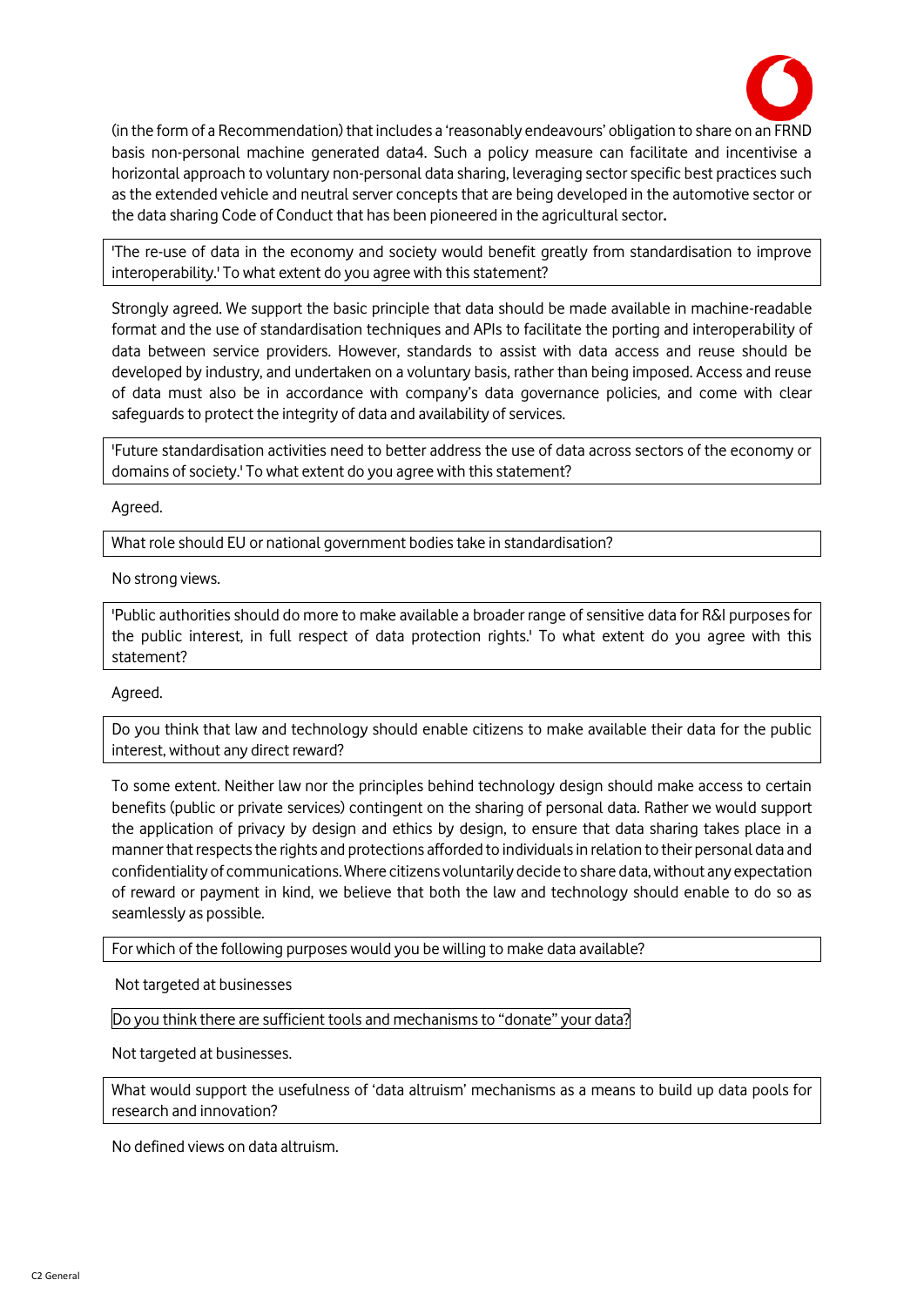

Data intermediaries are useful enablers of the data economy.' To what extent do you agree with this statement?

Agreed. Data intermediaries, be they private actors, will play a vital role in unleashing the latent potential of the data economy. However it is vital that data intermediaries operate in a transparent and trustworthy manner, and give users maximum control over how their data is collected and used. We note however that as things stand it would be difficult, if not impossible, for governments to create trusted data intermarries without first correcting the imbalance in market power that exists in data funded and data driven markets.

Currently a small number of firms have established a dominant position in data funded markets, exploiting the powerful network effects evident in these markets and acting as de facto digital gatekeepers. If data intermediaries are to have any real effect in putting users in control of their data, this situation will need to be corrected through a mix of both competition law and targeted ex ante regulation of digital platforms with significant market status.

#### **Section 2.2 - Specific questions on future actions: identification of high-value datasets**

The establishment of a list of high-value datasets, to be made available free of charge, without restrictions and via APIs, is a good way to ensure that public sector data has a positive impact on the EU's economy and society.' To what extent do you agree with this statement?

We agree that defining a list of high value data sets across the single market, and encouraging the use of open APIs, common standards and governance protocols would certainly be helpful in maximising the value of public sector data. In particular, looking at the response to the Coronavirus crisis, access to insights based on epidemiological and mobility data could be vital in developing strategies to exit lockdown and restart the economy, and in a way that does not threaten a second wave of infections. In principle, we agree that such high value data sets should be made available to third parties free of charge and via open APIs, for them to combine with their existing data sets in order to develop more complex and relevant insights. Where public bodies, or those acting on their behalf, have made investments in the underlying data infrastructure or capacity, they should at least be able to guarantee that a fair remuneration model covers those costs.

According to your experience and the expected potential of concrete datasets, indicate up to three specific datasets that should be listed in each of the thematic categories of high-value datasets, as referred to in Article 13(1) of the Open Data Directive:

Specific datasets

**Geospatial** 

Earth observation and environment

Meteorological

**Statistics** 

Companies and company ownership

**Mobility** 

**Section 2.3 - Specific questions on future actions: the (self-/co-) regulatory context of cloud computing**

Does your organisation use and/or provide cloud or edge services?

Yes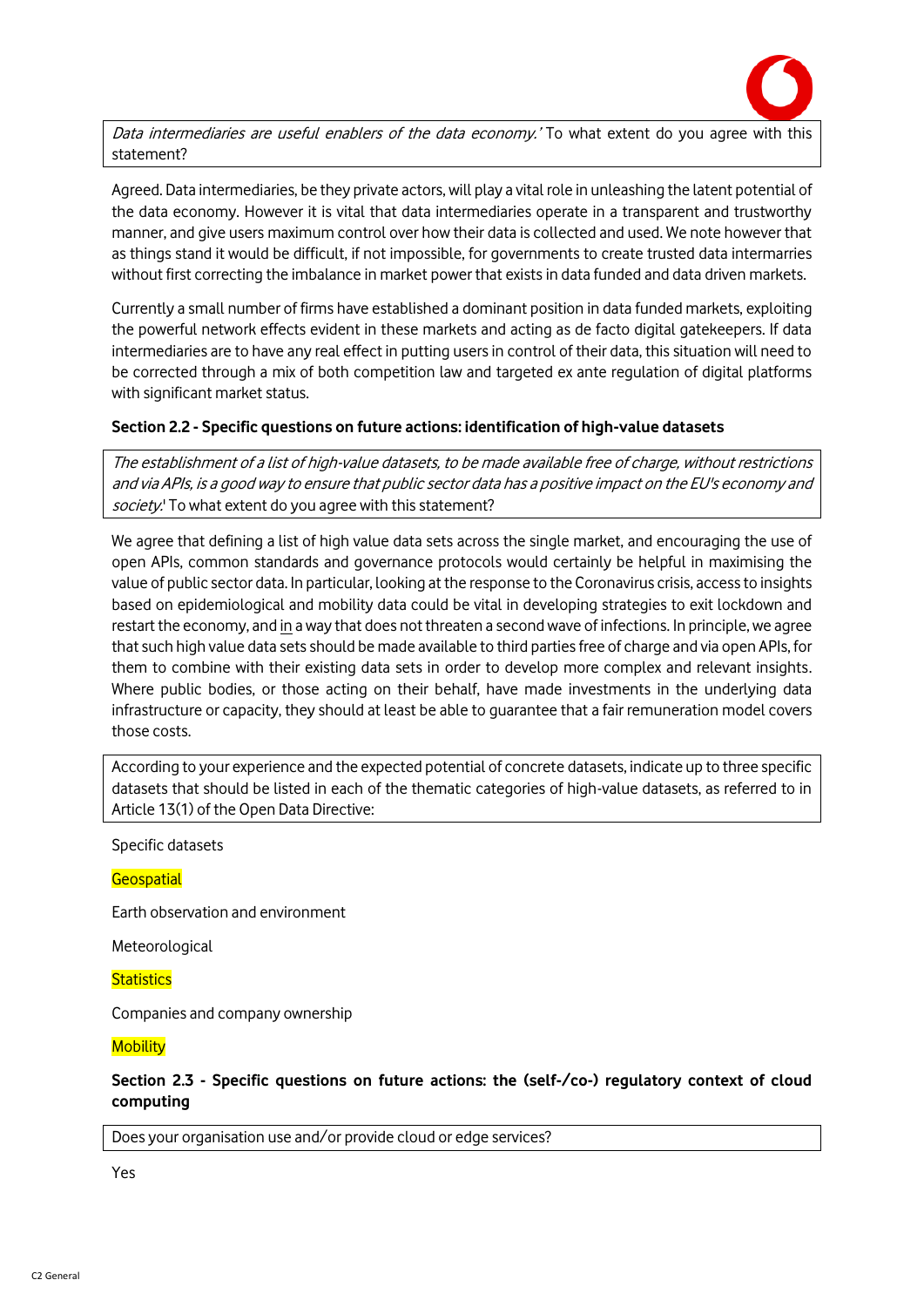

Do you believe the cloud market currently offers the technological solutions that you need to grow and innovate your business?

To a large extent, yes. Our experience of the cloud market is that there is sufficient capacity and diversity of vendors to ensure that we can adequately procure cloud hosting and data infrastructure solutions necessary to power our digital transformation.

Do you feel that your organisation's sensitive data is adequately protected and secured by the cloud services you use?

Yes. We are confident that our cloud partners and vendors apply best in class security features and protocols. We would underline that security responsibility does not sit exclusively with the cloud vendor, but should also be within the remit of internal security and privacy teams.

Have you experienced problems in the context of the current functioning and constitution of the market for cloud services in Europe?

No. In our view the cloud market in Europe is sufficient competitive and structured in a way that ensures we have been able to procure cloud services where required to power our digital transformation, and to scale those services rapidly when needed. We do not perceive that there are any structural or functional problems with the cloud market in Europe that the Commission should address through regulation. Of course additional guidance for firms looking to procure cloud solutions is always helpful in assessing those that best satisfy requirements around security, data protection and interoperability.

Do you perceive risks emerging from the current functioning and constitution of the market for cloud services in Europe?

We understand that the Commission is concerned about the growing dependency of European businesses on cloud service providers from outside of Europe, diminishing our strategic autonomy in a key technology area and hampering the drive towards digital sovereignty. Vodafone supports the overarching aim of the Commission, to create European digital champions; however we believe that the cloud market as currently structured does not present any existential risk in terms of strategic autonomy or dependency. That is not to say that the market could be improved however, in terms of supplier diversity and resilience. In particular, we believe that current measures to promote interoperability and switching between cloud service providers are insufficient and the market would benefit greatly from additional measures introduced to support switching between service providers.

More regular switching will help to increase competition, improving service levels for customers and ensuring that they do not become hostage to aggrieve or discriminatory pricing. It will also help to ensure a diverse range of suppliers in the market place, which we believe is a key factor in ensuring overall resilience, so that if one cloud provider is taken down by a cyber-attack, the end customer has the ability to fall back on another cloud service provider. This is particularly important for providers of critical national infrastructure and financial services, where any outage could have serious negative consequence.

As such we encourage the Commission to build on existing self-regulatory scheme in relation to interoperability and switching and move towards a co-regulatory model, where service providers are obliged to meet minimum standards around interoperability and porting of customers and their data. We understand the Commission interest to introduce requirements for CNIs to diversity their cloud infrastructure and Vodafone is committed to helping our customers diversity as effortlessly as possible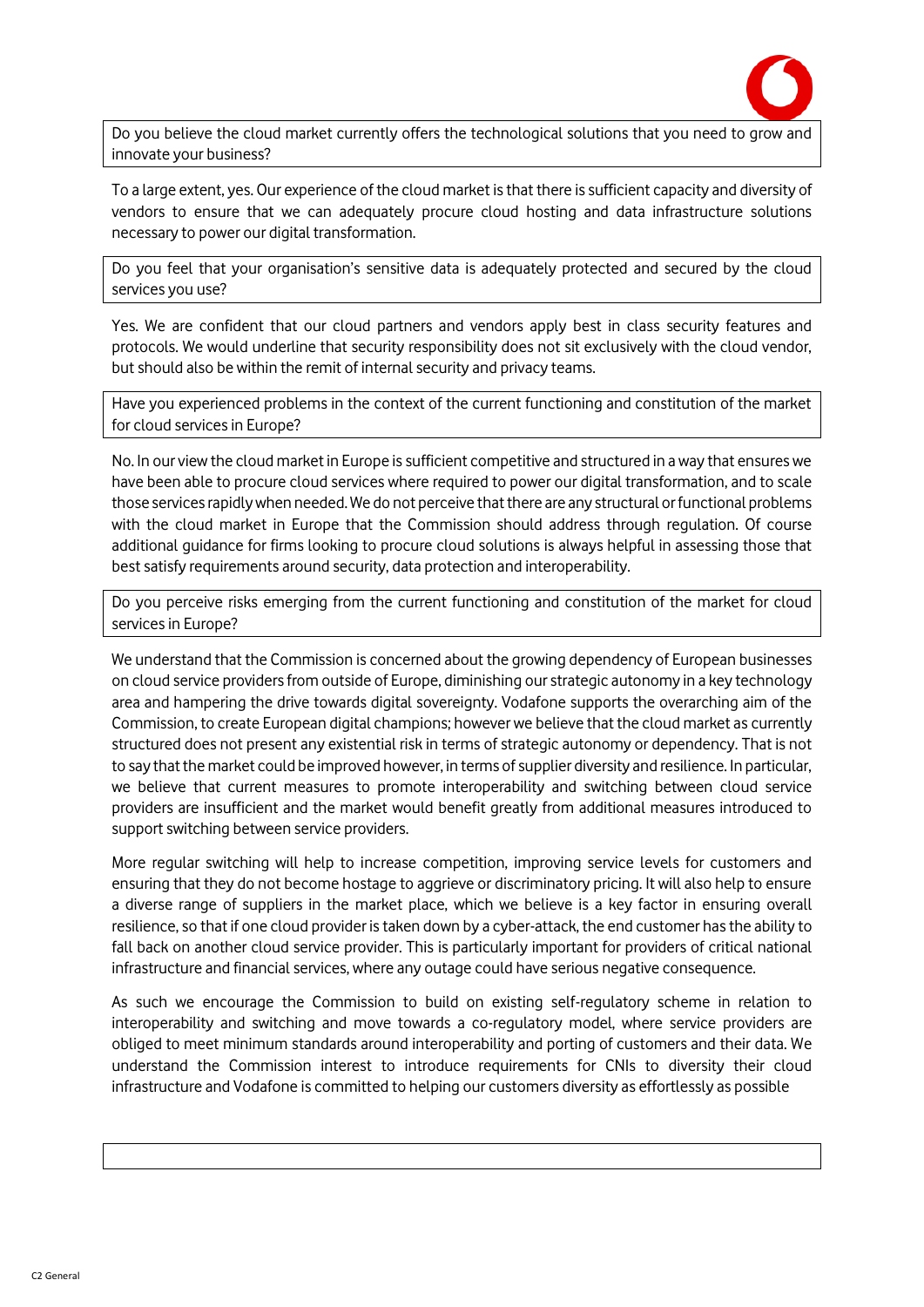

Does your organisation have flexibility to procure/adopt new and innovative cloud solutions if they emerge on the market?

Yes, our digital strategy has positioned the company in order to take advantage of new cloud solutions as they become available to drive efficiencies, increase capacity and open up new revenue streams.

Case Study I: IBM & Vodafone Business Partnership

IBM and Vodafone have partnered to provide customers with the open, flexible technologies they need to integrate multiple clouds and prepare for the next wave of digital transformation enabled by AI, 5G, edge and Software Defined Networking (SDN).

The venture will co-develop new digital solutions, combining the strengths of Vodafone's leadership in IoT, 5G and edge computing with IBM's multicloud, industry expertise and professional services capabilities

#### Case Study II: Vodafone Neuron

Vodafone selected the Google Cloud to host its strategic cloud platform for data analytics, business intelligence, and machine learning. Vodafone's Neuron big-data analytics platform allows the company to utilize real-time data analytics to gain unique insights into its business. Those insights will help the operator to further enhance its customer services, network planning and optimization, and to provide personalized offers to customers.

Neuron will leverage Google Cloud to bring multiple data sources into a standardized format and to enhance operations by making Vodafone's existing software cloud-compatible, enabling local markets to utilize new platform capabilities without disrupting existing campaigns.

Vodafone is also using Google Cloud Platform (GCP) for hybrid infrastructure and containerization and to develop its next-generation business intelligence platform. This will deliver insights faster and in a more standardized way, making it easier to compare performance across departments and local markets.

Is your organisation aware of self-regulatory schemes for cloud/edge services (for example, codes of conduct or certification schemes)? How do you believe market awareness of these schemes could be raised?

Yes, we are aware of such schemes (including the code of conduct on data protection and on cloud switching and data portability). The Commission could help in raising awareness of such schemes through communications and outreach or through the introduction of a labelling scheme for cloud vendors. We do not take a strong view on the appropriateness of the latter, although this may be more helpful for smaller business looking to procure a cloud solution but with less expertise on vendor capabilities. We also welcome the proposal that the Commission create a co-regulatory rulebook for cloud services, encompassing all voluntary and co-regulatory requirements applicable to cloud service providers.

Do you believe a self-regulatory approach is appropriate to identify best practices to apply EU legislation or self-regulation?

Vodafone supports a co-regulatory approach to cloud services in Europe, building on existing selfregulatory measures. While there has been no evident market failure, or serious harm to EU citizens as a result of the current structure, the functioning of the cloud service market could certainly be improved, for example via mandatory interoperability requirements for cloud service providers. Such requirements would ensure that customers could switch easily between cloud service providers, boosting competition and ensuring supplier diversity, necessary to guarantee resilience and redundancy for corporate customers.